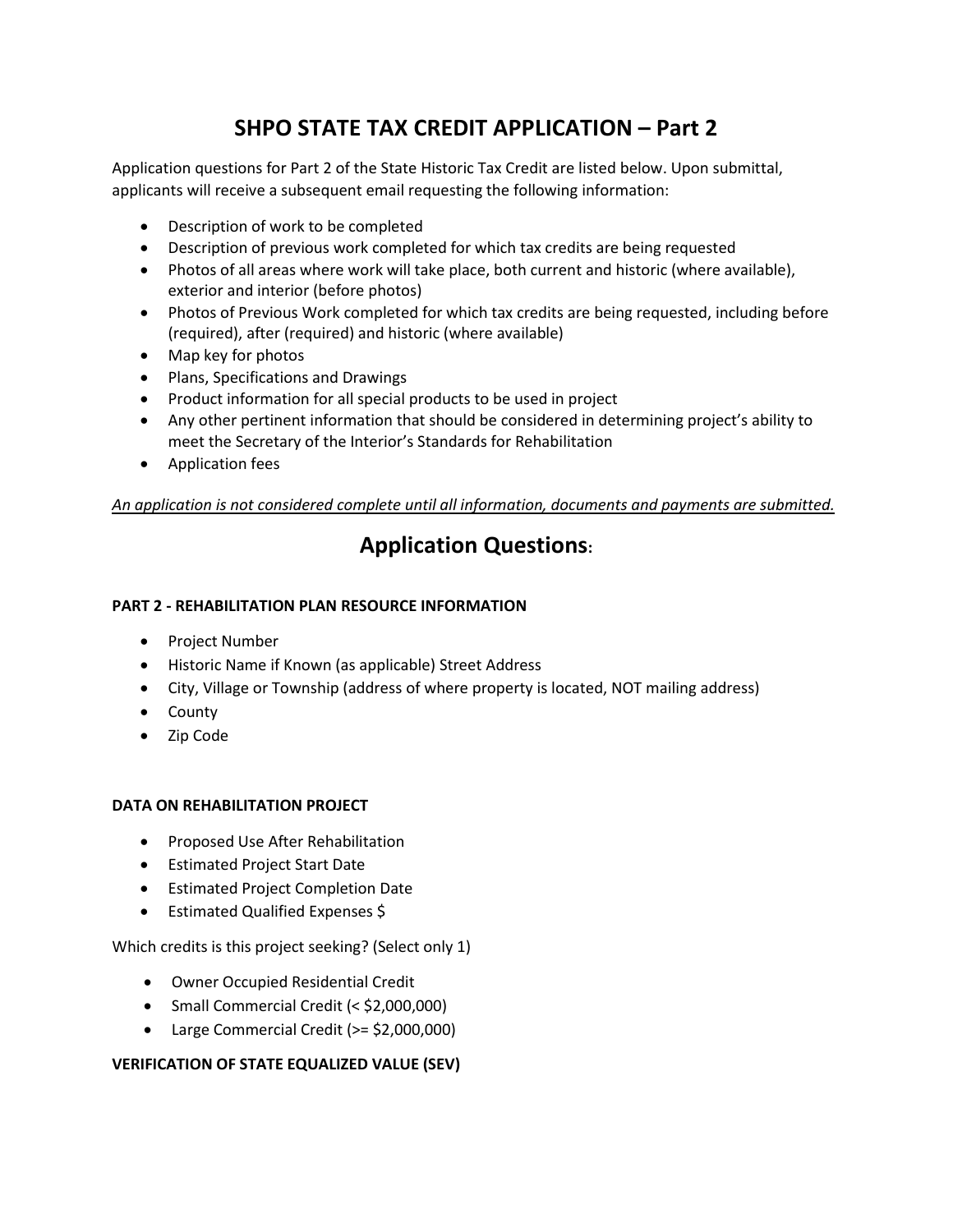If you selected "Small Commercial Credit" or "Large Commercial Credit" above, the SEV form is required and must be completed and uploaded to this application. You can download the SEV form here. If you selected "Owner Occupied Residential Credit," the SEV form is NOT required. If an SEV does not exist, select that option below.

File upload: SEV Form (commercial properties only)

Select the button below if an SEV does not exist for this property. You will be required to submit a property appraisal by a Michigan Certified General Appraiser completed less than two years prior to this application and with the building in generally same condition as it currently exists. (Instructions on uploading an appraisal will be emailed upon receipt of your application.)

• An SEV does not exist for this property

Does this project have an approved Part 1 State application? Please note Part 2 will not be reviewed until a Part 1 application is approved

- Yes
- No
- Submitted with this application
- If yes, please provide date of approval

## **WORK COMPLETED OVER PAST YEAR FOR WHICH CREDITS ARE REQUESTED**

- Prior Work Completed: Start Date
- Prior Work Completed: End Date

I /we certify that all previous work claimed in this application was completed no more than one year prior to this submission date

• Yes

Please note: A description of work completed, before and after photos, plans and specs of this work are required for review. More information on this will be provided via email after you submit your application.

## **APPLICANT INFORMATION**

- First Name
- Last Name
- For co-owner or for married owners: First Name (as applicable)
- For co-owners or married owners: Last Name (as applicable)
- Organization Name
- Street Address
- City
- State
- Zip Code